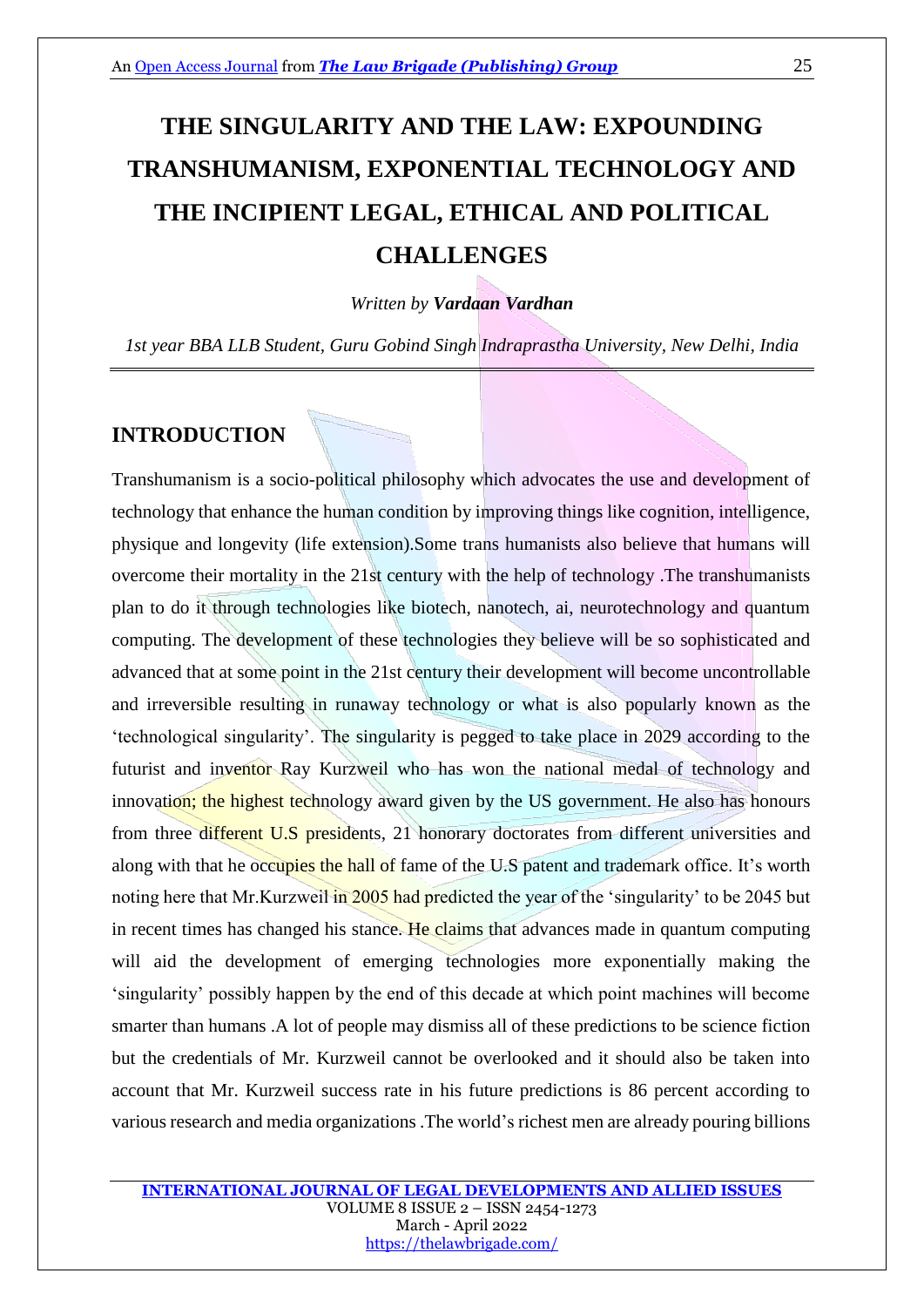into biotechnology to cure and reverse aging. Some of them notably are Jeff Bezos, Peter Thiel, Sergey Brin and Larry Page (Founders of google).The companies that they have invested in aim to do it through technologies like cell rejuvenation/cellular reprogramming, gene therapy and genetic engineering.

The eccentric billionaire Elon Musk is obviously not behind but according to tech-experts he plans to do it a bit differently. It's said that he will deploy brain-machine interfaces through his company neuralink which will possibly allow humans to 'upload' their consciousness into machines. Taking note of all these developments Ray Kurzweil and other 'trans-humanist' prediction certainly don't seem to be a stretch and it can be safely said that Science fiction might turn into reality this century and certain glimpses of the 'Brave new world' which the famous Novelist/Philosopher Alduos Huxley speculated are not far away.

These technologies bring along with them a whole set of political and legal challenges many of which I will be presenting here.

## **CAN THE STATE STOP A PERSON FROM LIVING INDEFINITELY?**

No one person can stand up and announce that they have lived forever. This is obviously not possible, but with the technologies of today. Is there a possibility of living indefinitely? The answer to that would increasingly be yes. Different jurisdictions and states will have different answers to this question but I will try and layout what might be the general answer of common law jurisprudence. The right to life is guaranteed by the Indian constitution under article 21 and is generally a common provision under all common law constitutions. The legalization of living indefinitely hinges on the interpretation of the right to life principle. As for the Indian constitution, the right to life provision does include the right to do his or her will freely. Going by a strict constructionist approach, the right to do one's will even if that will is living forever is something that would have to be legally allowed by the state. The interpretation of this provision through a naturalist or a moralist lens is where things would get interesting. Should a person be allowed to live forever given that there is a resource crunch on the planet already?(There is already a dispute between anthropocentrists/ capitalists and the environmentalists regarding whether the planet really has a resource crunch).What if 90 yrs. olds in a jurisdiction with resource scarcity decide to extend their lifespan indefinitely? This situation is more probable as wealth accumulation of a person increases as they get older and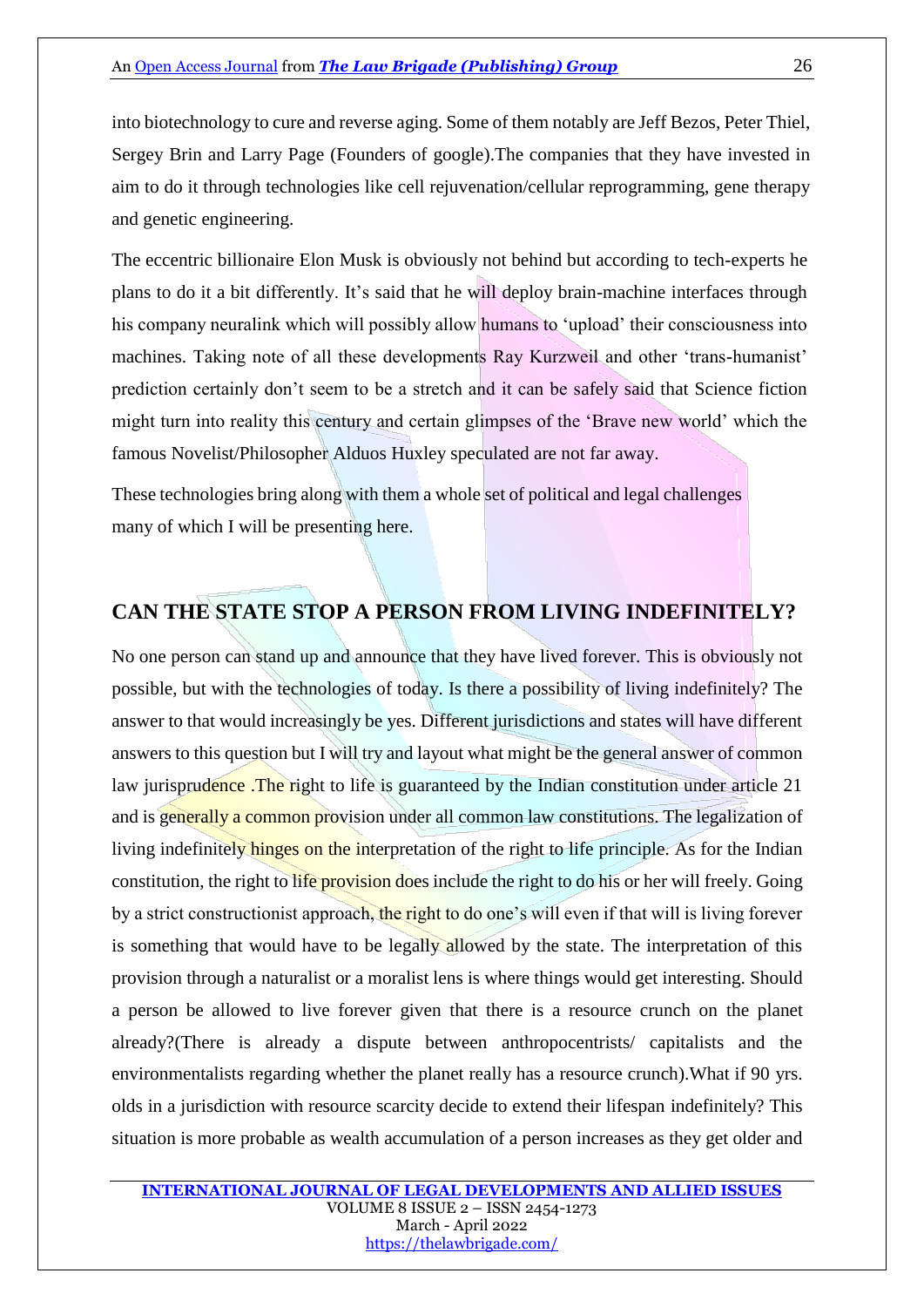thereby they would have more wealth to afford life extension technology. The resource consumption of the wealthy immortalists in a zero-sum scarcity situation would affect the ability of generations younger than them to live with right to basic requirements of life like food, water and shelter etc. Deciding on these issues require heavy-duty ethical and moral examination. It is widely maintained in the common law tradition that one has complete autonomy and independence to exercise one's right as long as they don't impinge on someone else's legal or political right. How this provision/principal will interpreted within the context of the broader rise of transhumanism? This is something that we will get to see in the 21st Century. There is also a wide agreement and a general consensus that voluntary death is unethical and immoral, 20 jurisdictions/countries have also declared suicide to be illegal. If in the future there is wide spread availability of life extension technologies for societal use, there would remain a broader ethical issue. How will refraining from living indefinitely be any different from committing suicide? Will the state legislate to make the usage of life extension a compulsion or will the choice of not using life extension tech be deemed as euthanasia? An entirely new body of human rights jurisprudence will have to be created owing to the rise of transhumanist technologies.

The general scientific consensus of the day is that the path to curing aging is also essential to conquering diseases like cancer, alzheimers as these diseases are a by-product of aging and decay. Since curing aging although technologically infeasible is not possible yet. The path to curing cancer is near and it deploys the same technique and technology which is speculated to halt aging. It is that of genetic manipulation and engineering which aims to amplify certain genes as well as manipulate them in the body. Certain biotech companies have maid claims to patent genes and here I will be laying out relevant case laws, legislations and ordinances to explain where the legal situation on gene and DNA patenting, gene engineering stands internationally.

# **ASSOCIATION FOR MOLECULAR PATHOLOGY VS MYRIAD GENETICS, INC.**

#### *Issue*

Myriad genetics is a biotech company which was the first company to identify BRCA1 and BRCA2 genes which were responsible for diagnosing an elevated risk of breast and ovarian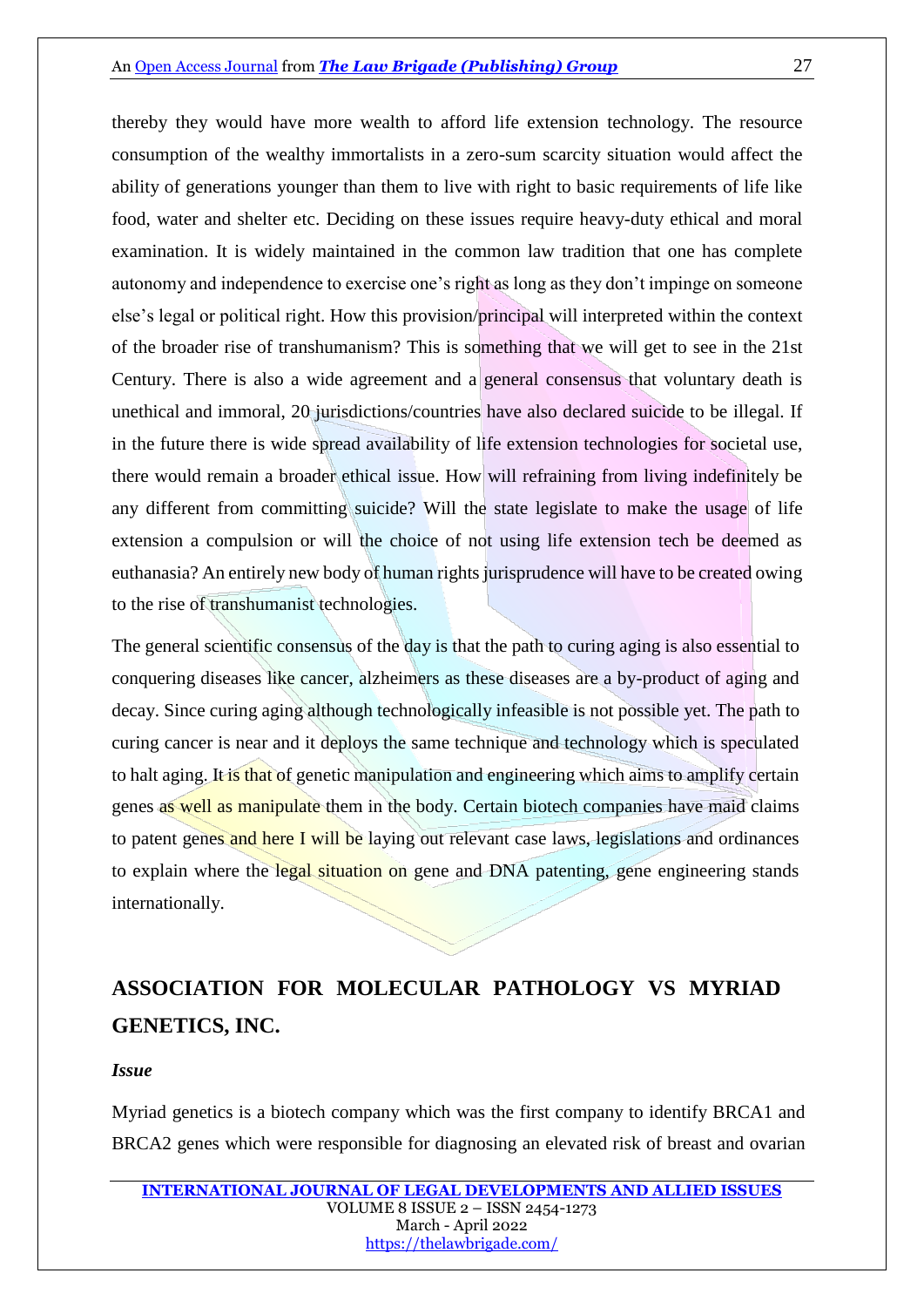cancer. Along with that Myriad had also found Cdna which mirrors the coding section of the BRCA genes. The company claimed that these genes were modified, isolated by them and were hence patentable.

### *Rule*

General Intellectual property jurisprudence with regards to patent is that the patent should have a useful purpose, has patentable subject matters, is novel and is non obvious. The patent could cover a composition, production process, machine, tool, new plant species, or an upgrade to an existing invention. Patents in the United States are governed by the Patent Act (35 U.S. Code), which established the United States Patent and Trademark Office (the USPTO). The most common type of patent is a utility patent. Utility patents have a duration of twenty years from the date of filing, but are not enforceable until the day of issuance. Design patents protect ornamental designs. Plant patents protect new varieties of asexually reproducing plants.

#### *Analysis*

The case first got heard in southern district court of New York. Those who argued for the patent to be recognized made the case that the patents would encourage investment in biotechnology and innovation in genetic research by not keeping technology in secrecy. The opponents argued that patents would stifle innovation by preventing others from conducting scientific research in the same area. It would create a monopoly where cancer patients only have one place to carry out genetic testing. Myriad appealed to the USAFC.(Circuit federal court of appeal).The federal circuit after hearing the case ended up ruling that ended up that isolated DNA does not exist alone in nature and hence can be patented and the drug screening was valid even though myriad's claims were unpatentable. On appeal, the SC vacated and remanded the case for Federal circuit to reconsider in the light of Prometheus. On remand Federal circuit held that Prometheus didn't affect the outcome of the case. The ACLU along with the public patent foundation filed a petition for Certiorari. The SC granted certiorari and unanimously invalidated myriads claim to isolated genes. The Supreme Court held that merely isolating genes do not make them patentable.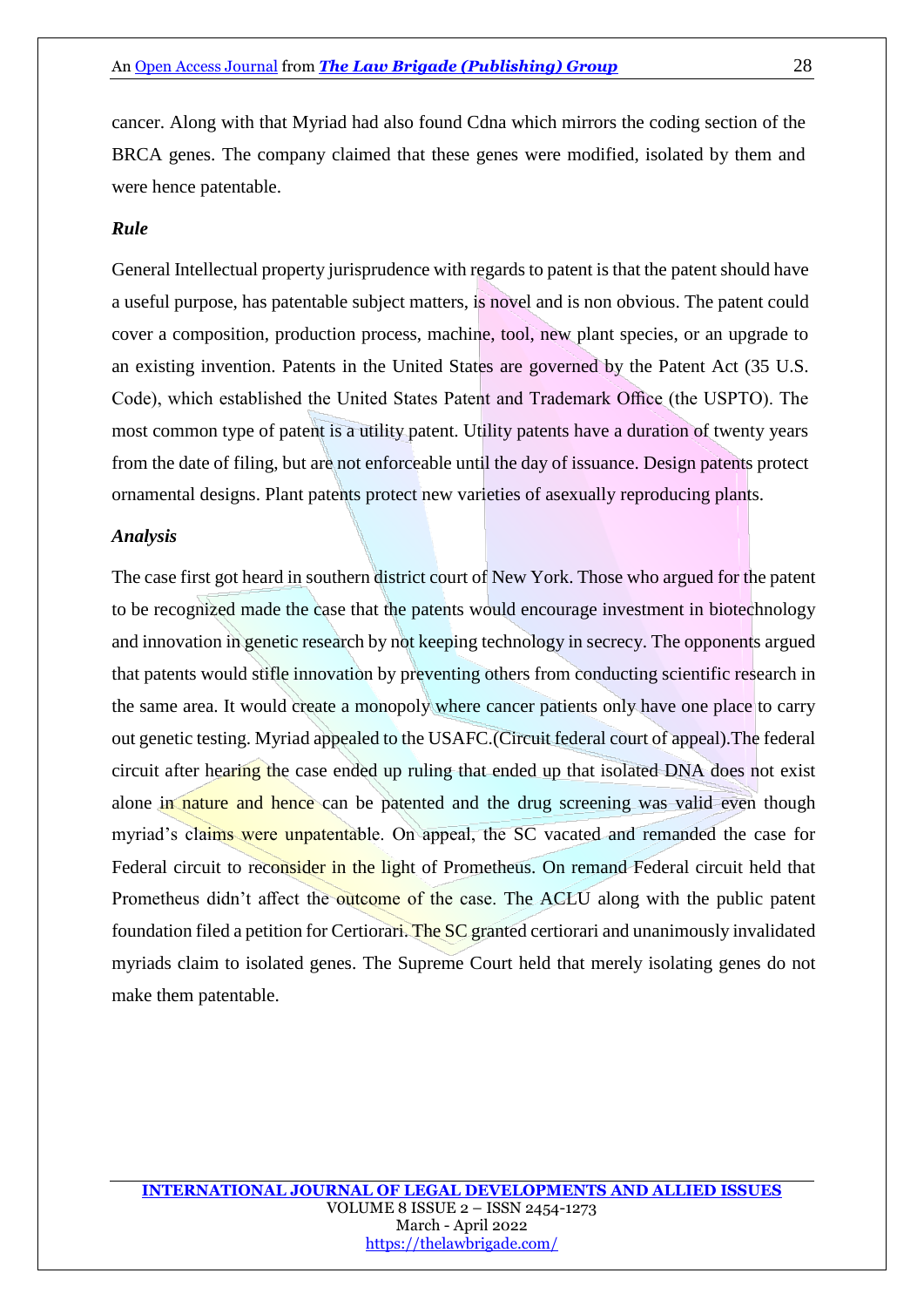# **CONCLUSION**

There have been over 2000 cases of gene patenting in the US and it's quite clear that with technological accelarationism there are going to be more bio-technology related cases like the one presented above. The US judicial system made it clear that anything which is the product of nature cannot be patented and naturally found genes are products of nature. But with the rise of more sophisticated technology there will soon come a time when certain genes would be engineered in the lab. Only time will tell the kind of jurisprudence that arises with respect to engineered genes.

# **W.H.O GUIDELINES ON GENETIC ENGINERRING, GERMLINE EDITING AND CRISPR**

He Jiankui was a scientist in China who in 2018 edited the germ line of a girl in China to make her HIV resistant. He was jailed and sentenced to 3 yrs in Prison for illegal medical practice/medical malpractice.

The event was also followed by an uproar in the scientific and medical community worldwide because of the manner in which the genome editing took place. Without any notice the scientist ploughed ahead with the process. The editing of genes represents

a quantum leap for humanity and in the absence of any law on gene editing, what the scientist did was completely immoral and opposed to Chinese public policy. He paid the price for his act and landed in jail.

The fiasco was followed by the establishment of the expert advisory committee on Developing global standards for governance of human genome editing which examines the legal, ethical, social and political ramifications of this developing technology.

The UNESCO panel in 2019 called for a complete ban on the technology but in 2021 two reports released by WHO provide global recommendation to help establish human gene editing as a tool for public health with emphasis on safety, effectiveness and ethics.

WHO also provides governance framework that identifies specific tools, institutions and scenarios to illustrate practical challenges in implementing, regulating and overseeing research into the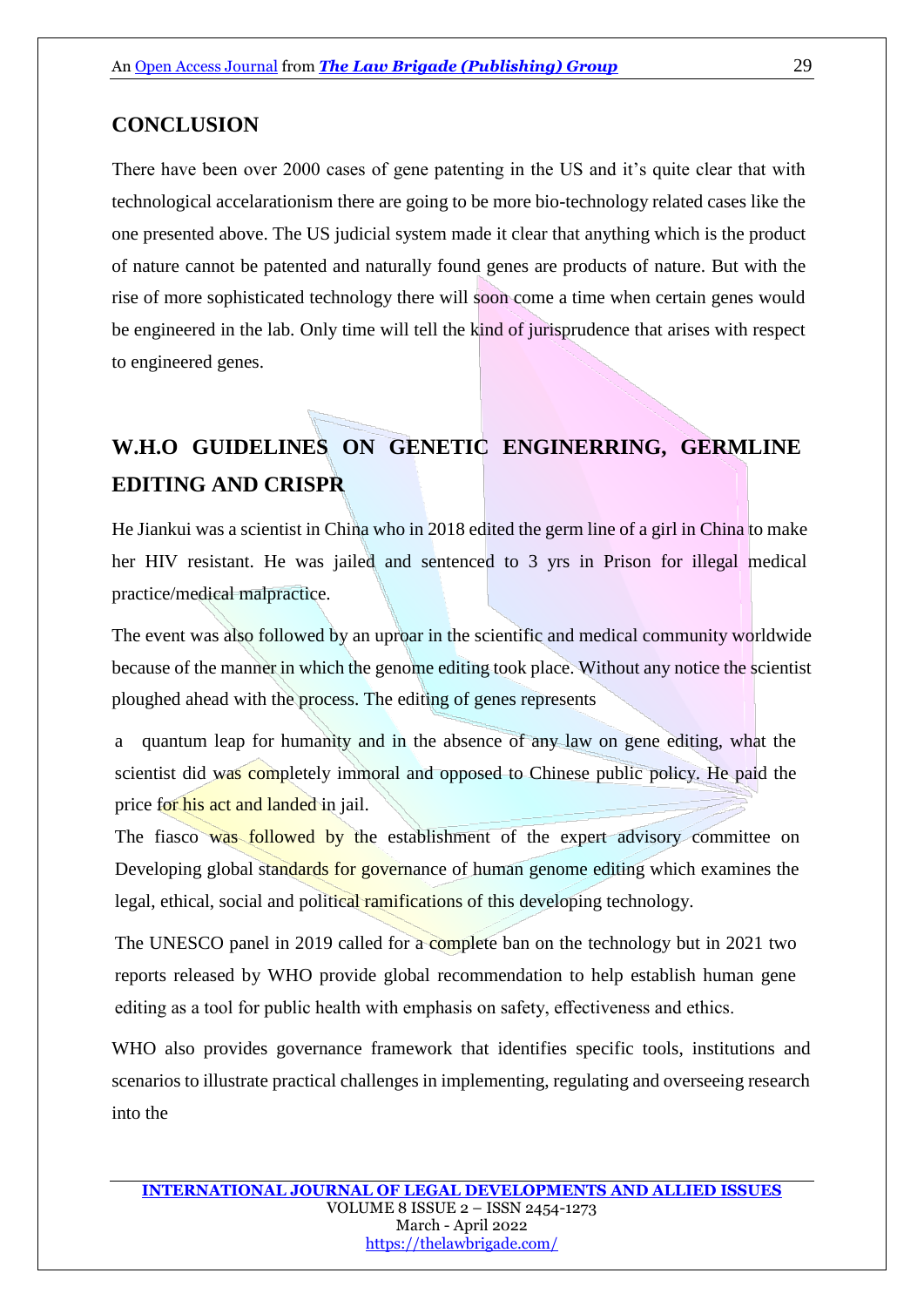Human genome. The governance framework offers concrete recommendations for dealing with specific scenarios such as:

A hypothetical clinical trial of somatic human genome editing for sickle cell disease proposed to take place in West Africa.

Proposed use of somatic or epigenetic genome editing to enhance athletic performance.

An imaginary clinic based in a country with minimal oversight of heritable human genome editing that offers these services to international clients following in vitro fertilization and preimplantation genetic diagnosis.

The important question with regards to application of this technology is this. How many countries will pay heed to the advice of WHO? It is noted that Eastern Religions such as Hinduism, Jainism and Buddhism will be more accepting to trans-humanism as they emphasis the transcendence of the human condition more than abrahamic religions .For ex-In Christianity there is a very central idea which says that god created man in his own image and the central figure Jesus Christ is also very human-like who doesn't do supernatural stuff, where as in Hinduism god's are transcendent-supernatural beings like Brahma, Hanuman who are more than human.

Buddhists and Jainists both maintain that human suffering needs to be brought to an end and transhumanists also believe in the same doctrine.

Buddha - "May all that hath life be delivered from suffering."

Transhumanist declaration- "We advocate the well-being of all sentience, including humans, non-human animals, and any future artificial intellects, modified life forms, or other intelligences to which technological and scientific advance may give rise."

So, one can hypothesize that trans-humanism will take shape differently in different parts of the world as well differently with-in different religions.

This will pose problems and issues for International laws as well as for human rights. I will try on my own and list out what some them might be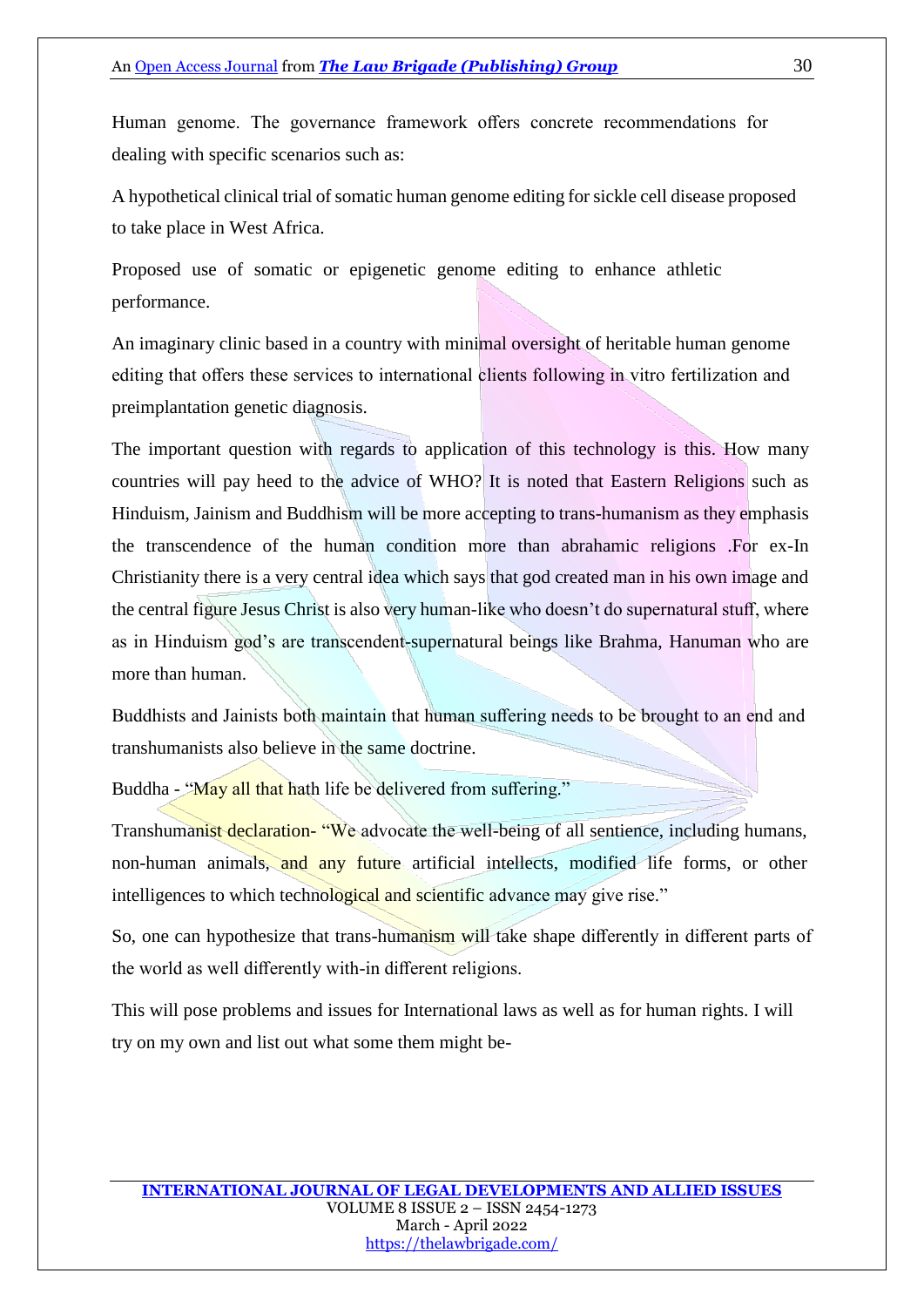If some people don't want to transcend their bodies. How will the law treat both set of groups, the humans and the tranhumans? Would it be even possible to have uniform laws given that there will be different kind of sentient beings in society? For example for individuals who have radically extended their life. Will the law affix the same level of criminal liability for their murder vs. murder of normal human beings?

Now let's imagine an even worse scenario. It's clear that these technologies will cost a lot of money to begin with and it's certain that class inequality is going to amplify as the upper classes are going to be able to afford these technologies better. Will the government allow this for ethical and legal reasons? Legal reasons because will we have different laws for different societal groups and groups in this case is economic Class-(the rich person species and the poor person species in the future?). If the government bans genetic editing. Will it be a violation of right to life for a certain class of people because it doesn't really allow them to be 'transhuman"?

If certain countries don't allow its people to use emerging technologies due to cultural and ethical reasons. What will be the laws regarding procreation among people in countries which allow trans humanism vs. the one's which don't allow

transhumanism? How will immigration play out? Will a person from the transhuman country be allowed to immigrate to a non-transhuman country that prohibits enhanced humans on account of marriage? Will there be new international laws with regards to family matters and will the UN globally enforce them?

There are innumerable scenarios one can imagine but the most prominent ones that I thought were these.

# **DIGITAL IMMORTALITY, BRAIN MACHINE INTERFACES AND LEGAL ISSUES**

The concept of digital immortality is different from biological immortality. Brainmachine interfaces as mentioned above are what technologists and futurists believe will be used in the future for mind-uploading.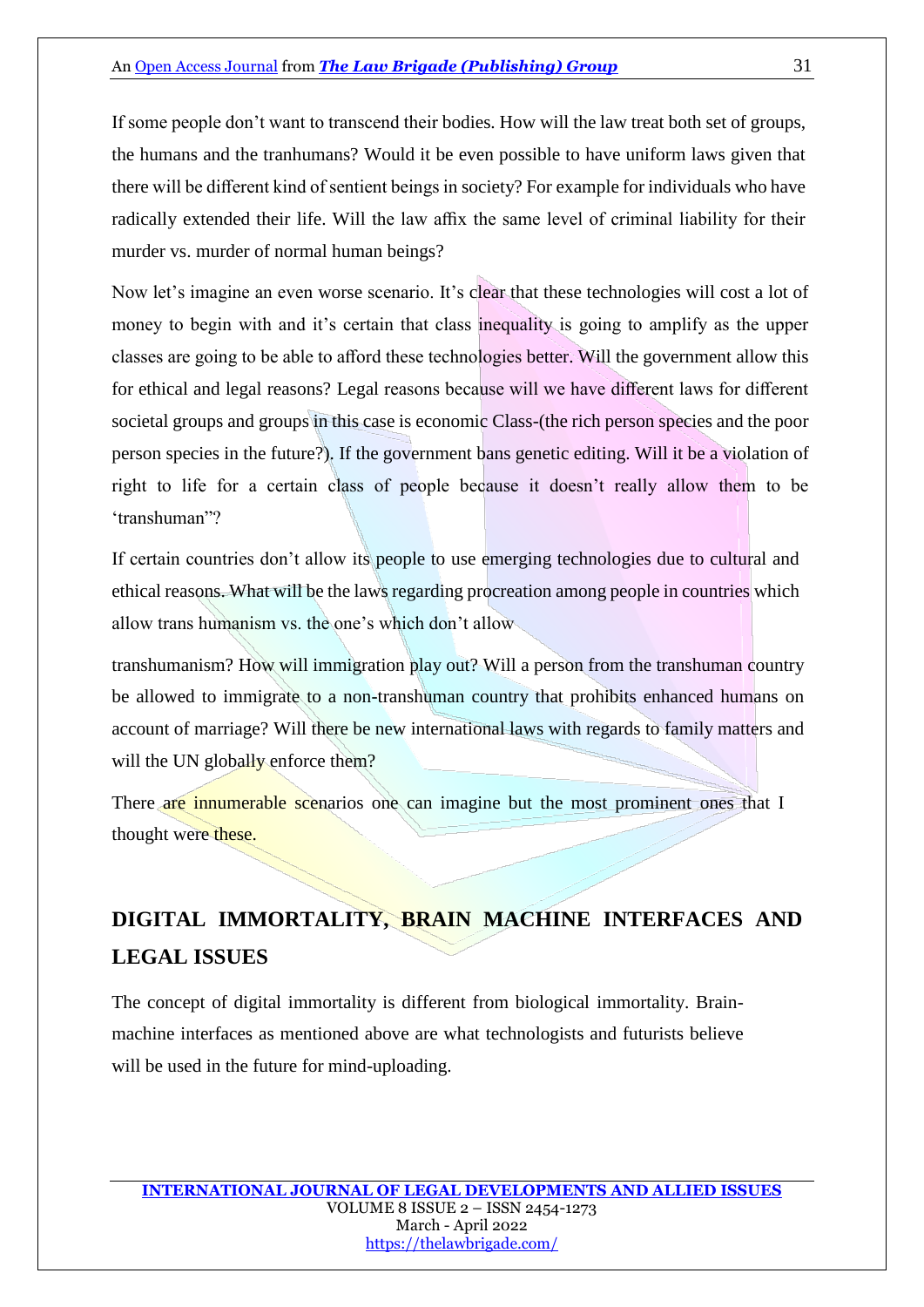As of now, BMI'S are only used for creating assisted living devices for Individuals with motor or sensory impairment. BCI will also enable its users in the future to interact with computers by means of brain-activity only. There have been quite a lot of attempts in the past to have BMI's work successfully and some of them have succeeded, but the latest foray of tech-titan Elon Musk is where exponential development is projected to happen. Musk's 'neural lace' technology involves implanting electrodes in the brain to measure signal. This would allow getting neural signals but requires a brain surgery. Recently he also stated that brain-computer interfaces are needed to confirm human's supremacy over artificial intelligence and his attempt to deploy these technologies

In addition to that Musk has also said in a podcast that that these BMI's will also serve as multi-media technology where a person may be able to 'replay' his memories back .It's obvious that the BMI market will also be highly competitive in the future.

In my estimation the legal issues with respect to BMI's will be pretty similar to the issues that come along with mobile hacking and data privacy.

However, the criminal liability for literally hacking the brain of an individual will have to be extremely higher than what it is for hacking a mobile or a computer. When someone starts hacking into one's brain it will not only be a violation of his/her privacy but also a violation of his/her dignity. The person will be controlled just like a computer is after he/she is hacked. This may result in technological slavery. The right to freedom is also violated as the right to one's own will is endangered. This means that a person can be directed to do whatever the controller wants it do. Wide-spread assault on human rights as result of BMI hacking is one of the things around which security and legal policies should definitely be formulated as extreme danger lurks with this type of hacking. Scenarios such as hacking directed murder, violence etc. is a probability that is not far-fetched. The U.S pentagon has reported many times that its nuclear launch codes were closed to being hacked and then used. If the most powerful IT infrastructure in the world can be penetrated with such ease, a commercial technological product is nothing in comparison to it.